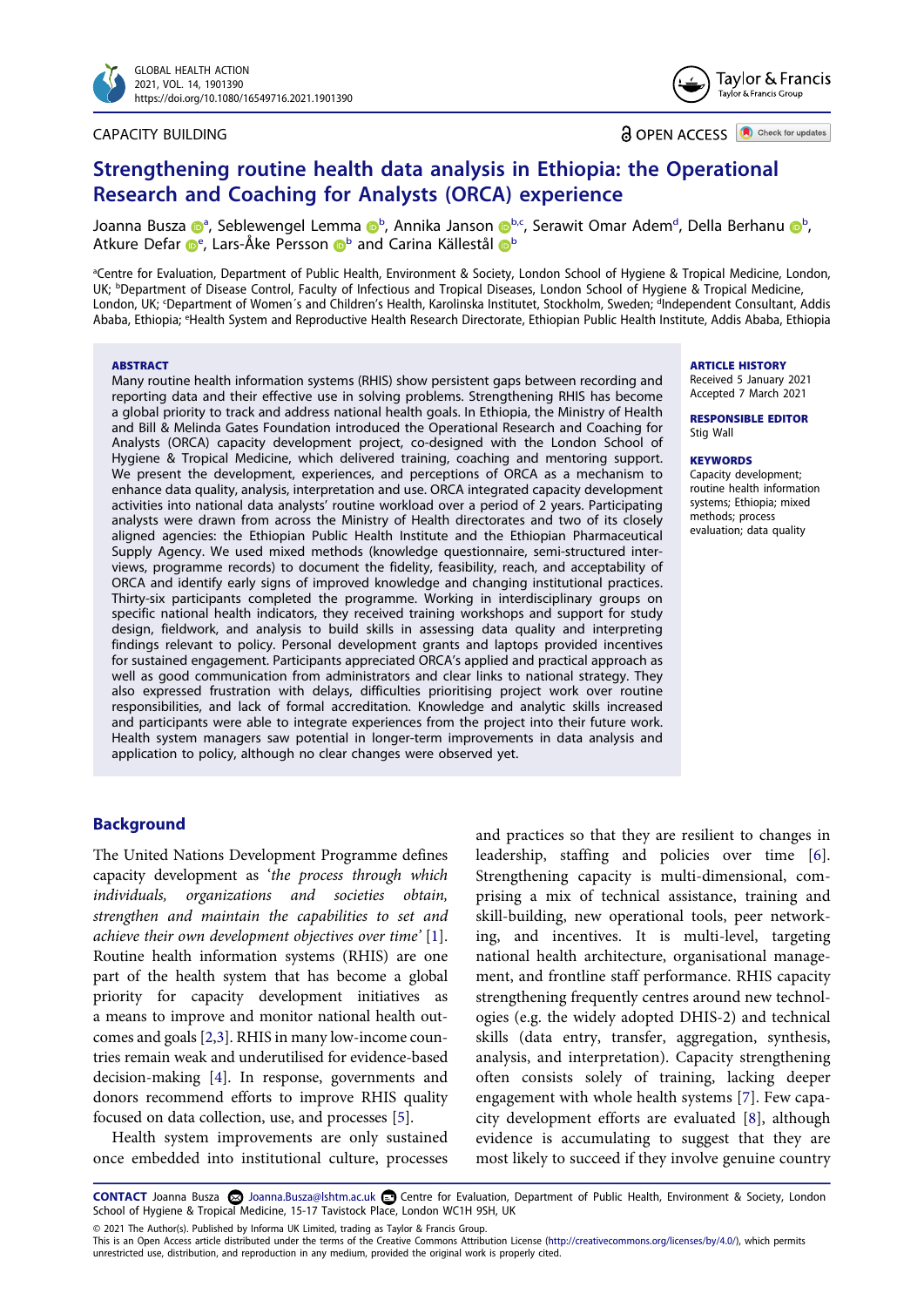ownership and investment in the process, utilise problem-based 'on the job' learning, and embed technical assistance within existing health system structures and practices [[6,](#page-8-1)[9](#page-8-4),[10\]](#page-8-5).

<span id="page-1-0"></span>Ultimately, the need for RHIS capacity strengthening is highlighted by persistent gaps between recording and reporting information and its applied use in solving problems [\[4](#page-7-3)]. Functioning RHIS systems should support action rather than data analysis for its own sake, so that each type of data collected has a clear purpose and is appropriately interpreted to inform policies and programmes that improve health outcomes at population level [[11\]](#page-8-6).

<span id="page-1-3"></span><span id="page-1-2"></span><span id="page-1-1"></span>Ethiopia has put RHIS quality at the forefront of its health agenda. Recognising serious problems of routine data quality [\[12–14](#page-8-7)], the Government of Ethiopia included strengthening RHIS, in Ethiopia called the routine Health Management Information System (HMIS) within its 'Information Revolution' in the first Health Sector Transformation Plan of Ethiopia [\[15](#page-8-8)]. The Ethiopian Ministry of Health (MOH), prioritised capacity strengthening of analysts in its agencies, identifying this public health cadre as central to effective use of national routine HMIS data. In response, the Operational Research and Coaching for Analysts (ORCA) training and mentoring project were conceived by the MOH's Policy & Planning Directorate (PPD) and Bill & Melinda Gates Foundation (BMGF), which provided funding. ORCA was co-designed and finalised in partnership between the MOH, BMGF and the London School of Hygiene & Tropical Medicine (LSHTM), which delivered training, coaching and mentoring support.

In this paper, we present the development, implementation, experiences, and perceptions of the ORCA training and mentoring project. We reflect on the project's design and practice as a case study with the potential to contribute to improved understanding of the facilitators and barriers to strengthening RHIS system functioning in low-income settings.

#### *ORCA development*

The ORCA project was devised as a means to integrate capacity development within national data analysts' routine workload. Data analysts are situated across all MOH directorates as well as in two of its closely aligned agencies, the Ethiopian Public Health Institute (EPHI) and the Ethiopian Pharmaceutical Supply Agency (EPSA). EPHI and EPSA are tasked with collecting, synthesising, analysing, and presenting data from national RHIS sources to policymakers. The MOH stipulated that participants of the ORCA project should remain full-time employees at their respective institutions, and that activities should avoid interfering with their daily workload. Rather, it was expected that ORCA would play a synergistic role, supporting analysts to develop skills they could apply to their routine work, and encouraging them to overcome vertical working structures and collaborate more closely with counterparts across health agencies.

LSHTM established a research office within EPHI in 2015 from which it conducts studies in collaboration with EPHI and MOH staff primarily on maternal and child health service coverage and quality. It was thus well placed to implement the ORCA project continuously over 2 years. The stated aim of ORCA was 'to support and strengthen the capacity of analysts at the Ministry of Health to perform and report high-quality analyses of key health metrics that can inform decision-making'. ORCA brought together staff from the three main Ethiopian health system agencies and across directorates into interdisciplinary working groups arranged around key health themes. This intended to build alliances and collaboration across agencies that often operated vertically with little coordination.

ORCA incentivised participation through both individual (professional development grant) and group-based (small operations research budget) financial incentives as a means of increasing participants' motivation and retention during their participation in ORCA, considering the additional work burden incurred [\[16](#page-8-9)]. As part of institutional commitment to the project, each participating health agency continued to pay the participating staff's salary and agreed to their attendance in ORCA activities during work hours.

<span id="page-1-6"></span><span id="page-1-5"></span><span id="page-1-4"></span>ORCA's design drew on theoretical approaches from adult education, which prioritise group-based problem-solving and 'experiential learning', where new skills are introduced in the context of routine work practice [\[17](#page-8-10),[18\]](#page-8-11). These were hypothesised to support a process of normalisation [[19\]](#page-8-12), producing work cultures that valued and encouraged routine scrutiny of data quality and efforts to improve it, with the outcomes of higher quality data and more effective analysis and use ([Figure 1\)](#page-2-0).

We combined residential workshops with smallgroup coaching, following an operational research cycle to explore extent and reasons for poor data quality within Ethiopia's RHIS.

Box 1. summarises all capacity building components included in ORCA.

#### **Methods**

As part of our case study, we adopted mixed methods drawn from process evaluations to prospectively document the intervention. We ensured we could capture *fidelity* to design (were activities conducted as planned), *feasibility* of delivery (what challenges were faced and how were they addressed), *reach* (how many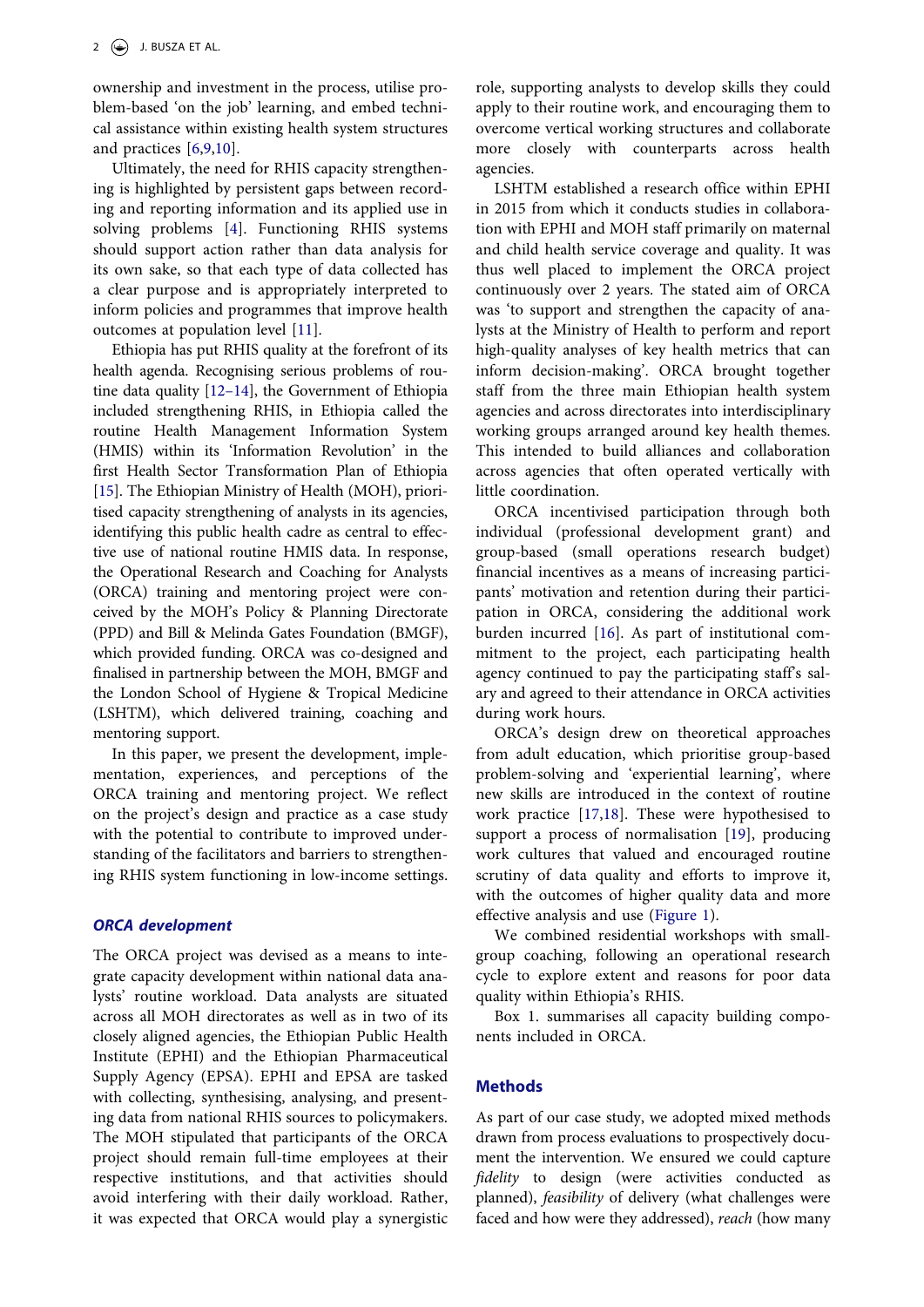

<span id="page-2-0"></span>**Figure 1.** ORCA capacity development model.

people participated throughout from intended target groups), and *acceptability* to participants and key stakeholders (how were activities received by those directly involved). We also aimed to capture early signs of intended outputs and outcomes. We did not attempt to measure impact level change, given the short time frame. We used both quantitative and qualitative methods [\(Table 1\)](#page-2-1).

We kept narrative accounts of all ORCA activities, including delays and deviations from the original timing and structure. Routine monitoring data were collated and included project records of recruitment, retention and attendance.

An independent researcher (SOA) conducted semi-structured qualitative interviews with eight participants and three managers (one per health agency) 12–15 months into the project. This researcher was not involved in the design or implementation of ORCA other than for qualitative data collection. She was provided with a list of all relevant stakeholders and the 38 participants and purposively selected participants to ensure diversity across sex, role and agencies. All three managers and 7 out of 8 sampled participants were interviewed a second time within 2 months of project completion. The topic guide explored participants' reasons and expectations

<span id="page-2-1"></span>**Table 1.** ORCA monitoring framework.

| Measure       | Documentation                                       |
|---------------|-----------------------------------------------------|
| Fidelity      | Schedule of activities                              |
|               | Project narrative kept by ORCA staff, including     |
|               | reflections on implementation progress              |
|               | Annual reports                                      |
| Feasibility   | Project narrative kept by ORCA staff, including     |
|               | reflections on implementation progress              |
|               | Semi-structured interviews with key health system   |
|               | stakeholders                                        |
| Reach         | Application records                                 |
|               | Attendance registers                                |
| Acceptability | Semi-structured interviews with participants at two |
|               | time periods                                        |
|               | Semi-structured interviews with key health system   |
|               | stakeholders at two time periods                    |
| Plausible     | Pre- Mid- and Post- survey using the Evidence Based |
| effect        | Practice questionnaire                              |
|               | Semi-structured interviews with participants and    |
|               | directorate managers at two time periods            |
|               | Number and quality of outputs demonstrating         |
|               | improved data interpretation and presentation       |
|               | Retention of participants within their work         |

when joining the project, benefits and challenges experienced during ORCA, and opinions of its usefulness and quality, including suggestions for improvement. Among stakeholders it addressed expectations and experiences, views of the project's overall value, and recommendations. The first round of interviews was conducted in person and lasted 30–60 minutes. Follow-up interviews built on findings from the first interview round, and probed about changes in perceptions; these were conducted by phone due to the SARS-CoV-2 pandemic. The independent researcher recorded and transcribed interviews directly into English, removing identifying information. Two ORCA staff conducted thematic content analysis by first reading each transcript multiple times for familiarisation, and applying an agreed coding framework comprising both deductive and inductive codes to each transcript. Comparisons were made across participants, their agencies and position in the organisation. Illustrative quotes were identified solely by role (participant or manager) and gender of participants to reduce the likelihood of inadvertent identification.

<span id="page-2-2"></span>We administered the validated Evidence-Based Practice (EBP) Questionnaire adapted for the health sector [[20\]](#page-8-13) at the first workshop (June 2018), at midterm (September 2019) and at project end, due to the SARS-CoV-2 pandemic by a web-based questionnaire (June 2020). Using self-reported data, the EBP measures change in use of evidence in routine professional practice, specifically attitudes toward relevance and value of EBP, knowledge of terminology, and confidence and frequency of integrating EBP into their work. Frequencies and proportions were calculated and differences between males and females and between MSc qualified and not MSc qualified, respectively, were assessed using Mann-Whitney-Wilcoxon tests.

# **Results**

Findings are presented chronologically, following the change pathway from implementation of activities through outputs to indication of effect at outcome level.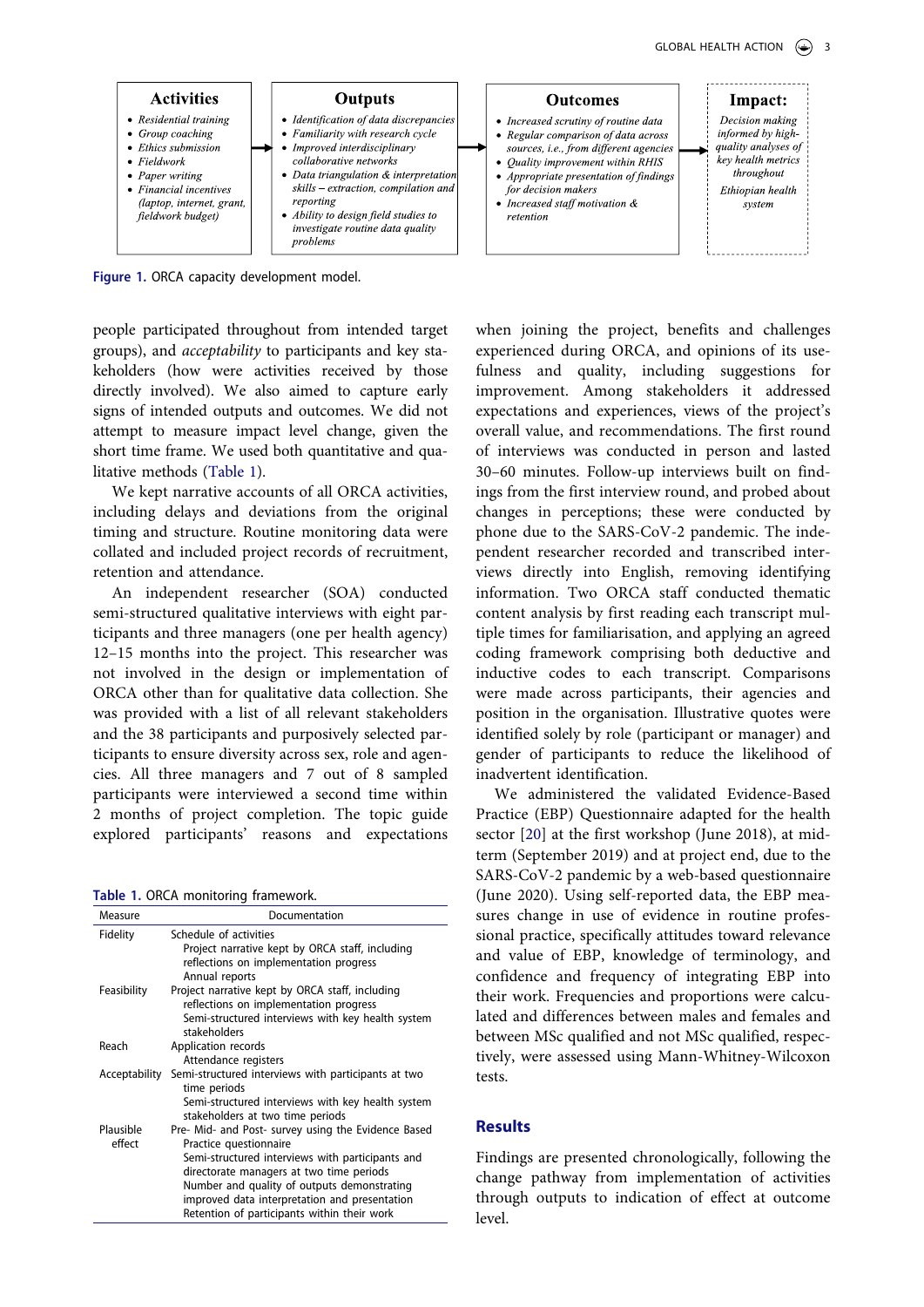# *Enrolment and participation*

In total, 138 analysts applied, of whom 98 were eligible and submitted full applications that included data analysis and interpretation exercises based on real routine data. Applications were scored by four ORCA staff following specified criteria. Forty participants were selected based on scores and quotas to ensure proportional distribution by agency and sex. The MOH introduced an additional requirement for its employees to sign a 'training agreement' obliging them to remain in their current posts for 8 months. This requirement dissuaded two successful candidates from enrolling.

All 38 participants (23 males and 15 females) attended the launch meeting. A list of themes was suggested by the MOH from which participants selected topics of interest. Maternal Health, Neonatal Survival, and Child Nutrition groups began in July 2018. Immunization, Malaria and Tuberculosis started 1.5 months later. All groups attended seven residential training workshops, each lasting three to 4 days: 'Planning and Problem Formulation'; 'Research Methodology'; 'Using R Commander'; 'Mixed Methods Analysis;' 'Analysing Regional and National Data'; 'Preparing Field Study Analysis' and 'Preparing for Dissemination of Results'. The final workshop was held online due to the SARS-CoV-2 pandemic.

The participants attended a median of 67% of planned group meetings (range 25–100%). Meetings were frequently rescheduled because members did not complete their allocated tasks or could not spare the time due to last minute work conflicts. At each training workshop, there were 2–14 participants absent.

Individual grants of, in total, USD 10,000 USD per participant were disbursed in four instalments based on deliverables, including meeting protocol deadlines, completing field studies, and workshop attendance. Only one participant did not receive the second instalment due to absenteeism. The third and fourth instalments were not received by two participants who relocated to other countries and thus left the project, making 36 participants complete the programme.

#### *Implementation challenges*

ORCA experienced several delays over its 2 years, particularly during the start-up phase as it took 6 months to formalise the partnership. Each thematic group was meant to obtain ethical clearance for their fieldwork proposal in the first year, with fieldwork in early 2019. For many participants, reading the literature, designing the project, developing data collection tools and writing in scientific English following a predesigned format proved a larger undertaking than envisioned. Meetings with coaches lasted two to 3 hours and required six to 15 separate sessions to complete the proposal, with a median of 7.5 meetings per group. The ethical review took 6 weeks to 3 months. Once groups were ready to conduct fieldwork, a civil unrest in 2019 meant most groups postponed data collection to late in the year 2019.

In early 2020, during coaching for integrated data interpretation and presentation of results, the SARS-CoV-2 pandemic resulted in closure of all Ethiopian government offices. All coaching thereafter was conducted using online video conferencing. Nonetheless, the project culminated in the production of group reports, two joint publications (under review), and a policy brief. Participants presented posters on their findings at conferences.

### *Participants' views of implementation*

The applied and practical approach of ORCA was appreciated, particularly the way the project was integrated within participants' routine work responsibilities and designed to support their performance. Respondents appreciated the participatory and applied approach and the way coaching was tailored to the thematic groups' needs:

Some of the coaching is interactive. We will practice it after they show us with doing first. I personally say that it is better than trainings and workshops that were given previously because it requires practical work. (Participant 8, female, round 1)

After [coaching] feedback, when you see what you have done before and see your gaps, you understand you must improve ... they have [offered] something very impressive. ... Their comments enable you to improve yourself, contribute something, develop a feeling of ownership [over your work] and see yourself as mature person - it helps you to feel responsibility. (Participant 7, male, round 2)

Respondents also praised the regular communication from ORCA administrators. Several respondents described how they received weekly updates including reading materials relevant to the ORCA programme. Information about logistics, timing of workshops and any changes were also seen to be conveyed efficiently, in good time, and in a friendly and supportive manner:

Workshops are prepared on time, during the workshop the facility and the logistics, cars are arranged, all these things are fine. Current updates are sent on time, the admin is good. We have to say it is perfect. (Participant 6, male, round 1)

Nonetheless, respondents expressed frustration with early delays, particularly related to the financial and material incentives.

In terms of structure, some felt the workshops were spread too thinly across the two-year project,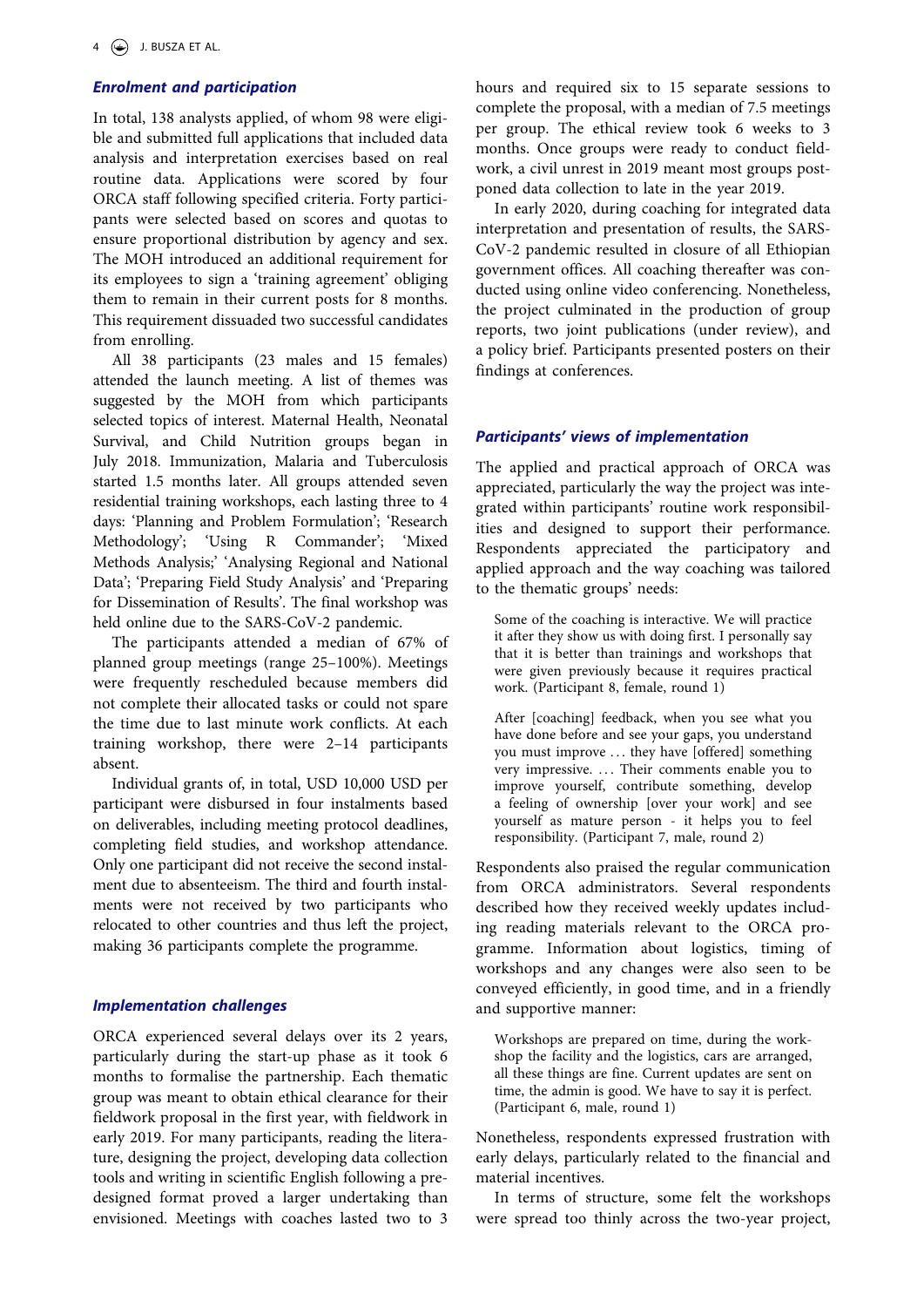causing a loss of momentum in the skills-building process as participants went back to their regular assignments between workshops.

Intervals between meeting times are very long. It is after you forgot a lot of things when we meet. . . . [It] causes you to forget a lot of things because you are learning while you are performing your regular job, you might forget so many things as you are engaged in your work. (Participant 6, male, round 2)

Furthermore, despite the agreed 'on the job' integrated model, not all participants were able to excuse themselves from other responsibilities and fully participate in activities. This caused tensions with other participants who felt saddled with working group tasks assigned to the absentee members:

All of us are busy with office duties. It is difficult to manage our time with our team [ORCA thematic group]. . . . For example, if I have scheduled to work with my team and if my boss says no, I have no option other than to miss the team work. This might even create personal conflict among the team. This should be considered seriously with Ministry of Health, EPHI and EPSA as they agreed to participate in the programme but sometimes, they say 'no' ... It creates conflict . . . . (Participant 1, female, round 2)

The issue of formal accreditation was raised in several interviews. Given the length and intensity of ORCA, participants felt their efforts should be acknowledged through a recognised qualification or lead into more advanced opportunities:

It would be good if we got certified like as a Master's program. ... We have spent 2 years for this programme. ... In other country you can achieve a Masters in one year. (Participant 2, male, round 2)

# *Outputs: new knowledge, skills and work practices*

At the start of ORCA, 37 of 38 participants completed the EBP questionnaire, dropping to 29 and 28 at midline and end, respectively. The differences between the three assessments were few; see [Table](#page-5-0)  [2](#page-5-0). The participants considered evidence-based practice to be *relevant to their work* (61–63 out of a max of 70 in all assessments). *Sympathy for EBP* was also relatively high, with a mean score of 22–23 out of a maximum of 35 in all three assessments. *Knowledge of relevant terminology* increased over time with mean scores of 49, 54, and 64 out of a maximum of 85 at the three assessments, respectively. The mean score for self-reported *application of evidence-based practice within work*, however, remained consistently low, although it increased from 20 to 25 out of a maximum of 45. This was reinforced by the lowto-mid levels of *reported confidence* in performing evidence-based practice, which increased slightly from 36 of 55 at baseline to 38 at the midpoint and

44 at the end-line assessment. There were no significant differences observed between males or females or between educational levels.

During interviews, participants highlighted how they were able to integrate knowledge and skills from ORCA into their work, e.g. conducting new analyses or checking different sources of data for discrepancies more thoroughly than before:

Yes, I am implementing that in my normal work. Now when the data comes, I visualize, clean, do the first analysis by using R. ... This is what I gained from ORCA. . . . [Although] the specific examples that they have presented [during ORCA] may not be directly related with your work, in fact the principles are similar whatever you do, but you have to customize it on your own work. (Participant 1, male, round 1)

It could be difficult to apply new skills and knowledge given the high workloads. When participants returned to their offices, they often had little control over daily routines and were not always in a position to think about how they might use what they had learned. Concerns were raised about sustainability of new practices, particularly as participants' colleagues had not been exposed to the same training. Some participants felt they successfully could share new skills in the workplace while others were less confident their contributions would be valued:

I think I benefited as an individual, there is skill and knowledge, and the case team with which I am working benefited, and the directorate gained an input, this is what I think. (Participant 8, male, round 2)

We were five people from the [directorate] who participated in ORCA [but] they [managers/colleagues] never gather and ask each member of the team what everyone obtained and the benefit it has for our routine work (Participant 5, male, round 2)

# *Outcomes: changing institutional behaviour*

The ORCA initiative aimed to positively affect behavioural norms within the Ethiopian health system in the longer term. While participants may have gained new perspectives and capabilities for improving quality and use of routine data, we looked to senior health system managers for indication of whether they notice shifts in organisational culture in their respective directorates.

From the outset, managers demonstrated buy-in to ORCA's model, emphasising the importance of both the embedded 'on the job' approach and provision of professional development incentives for individuals. The latter were flagged as particularly important given high staff turnover and difficulties retaining qualified staff throughout the health system:

What differentiates ORCA from other programmes is these people ... get a small grant. ... This small grant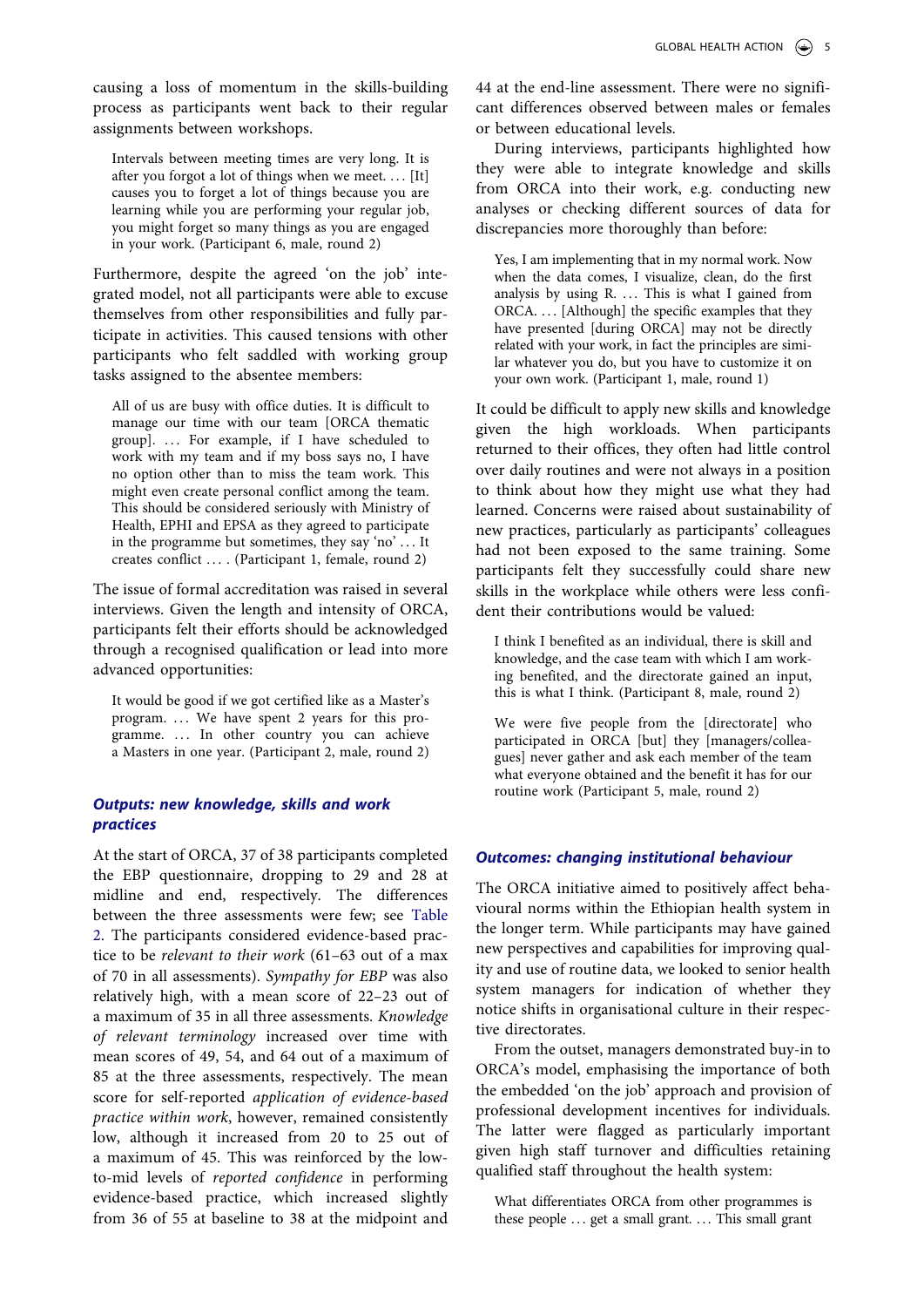<span id="page-5-0"></span>

| not MSc qualified, respectively.           |                                                      |                      | EBP, knowledge of EBP terminology, using EBP in daily work, and showing confidence in EBP activities among ORCA participants, and differences between males and females and MSc qualified and |                        |                      |                                                              |                           |          |
|--------------------------------------------|------------------------------------------------------|----------------------|-----------------------------------------------------------------------------------------------------------------------------------------------------------------------------------------------|------------------------|----------------------|--------------------------------------------------------------|---------------------------|----------|
| DOMAINS/SECTIONS                           | SCORING 2018                                         |                      |                                                                                                                                                                                               | SCORING 2019           |                      |                                                              | SCORING 2020              |          |
| (No of items, Scoring min-max)             | mean (SD)                                            | p-value <sup>*</sup> |                                                                                                                                                                                               | mean (SD)              | p-value <sup>*</sup> |                                                              | mean (SD)                 | p-value* |
| Relevance (14 items, 14-70)                |                                                      |                      |                                                                                                                                                                                               |                        |                      |                                                              |                           |          |
| Total (n = 35, $NA = 2$ )                  | 60.7 (5.9)                                           |                      | Total ( $n = 29$ , $MA = 0$ )                                                                                                                                                                 | 62.5(4.7)              |                      |                                                              | 63.2 (4.0)                |          |
| Males $(21/35, NA = 1)$                    | 61.2(6.0)                                            | 0.3322               | Males (15/29)                                                                                                                                                                                 | 61.9(4.7)              | 0.3685               | Total (n = 25, NA = 3)<br>Males (17/25, NA = 0)              | 62.4 (3.8)                | 0.2929   |
| Females $(14/35, NA = 1)$                  |                                                      |                      | (14/29)<br>Females                                                                                                                                                                            | 61.9(4.7)              |                      | Females $(8/25, NA = 3)$                                     | 64.9 (4.3)                |          |
| Masters $(25/35, NA = 1)$                  | 59.3 (5.9)<br>59.9 (6.0)                             | 0.3827               | Masters (25/29)                                                                                                                                                                               | 62.2(4.9)              | 0.2525               | Masters $(24/25, NA = 1)$                                    | 63.0 (4.0)                | 0.3302   |
| Other education (10/35, NA $=$             | 62.2(6.3)                                            |                      | Other education (4/29)                                                                                                                                                                        | $\overline{0}$<br>64.8 |                      | 2<br>$\mathop{\rm II}\nolimits$<br>Other education (1/25, NA | R<br>S<br>67.0            |          |
| Sympathy (7 items, 7-35)                   |                                                      |                      |                                                                                                                                                                                               |                        |                      |                                                              |                           |          |
| Total ( $n = 35$ , NA = 2)                 |                                                      |                      | Total ( $n = 26$ , $NA = 3$ )                                                                                                                                                                 | 22.8 (4.7)             |                      | Total (n = 27, $NA = 1$ )                                    | 22.9 (3.8)                |          |
| Males $(21/35, NA = 1)$                    | 21.9 (3.9)<br>22.8 (3.9)<br>21.4 (4.0)               | 0.7955               | Males $(14/26, NA = 1)$                                                                                                                                                                       | 23.1 (4.9)             | 0.6233               | Males $(17/27, NA = 0)$                                      | 22.4 (4.2)<br>23.7 (3.0)  | 0.6138   |
| Females (14/35, NA = 1)                    |                                                      |                      | $(12/26, NA = 2)$<br>Females                                                                                                                                                                  | 22.6 (4.8)             |                      | Females $(10/27, NA = 1)$                                    |                           |          |
| Masters $(25/35, NA = 1)$                  | 21.6 (4.0)                                           | 0.2083               | Masters $(22/26, NA = 3)$                                                                                                                                                                     | (4.8)<br>23.3(         | 0.1336               | Masters $(24/27, NA = 1)$                                    | 23.0 (3.9)                | 0.35     |
| Other education $(10/35, NA = 1)$          | 22.7 (3.9)                                           |                      | Other education $(4/26, NA = 0)$                                                                                                                                                              | <u>ઉ.7</u><br>20.5     |                      | ට<br>$\mathbf{I}$<br>Other education (3/27, NA               | (2.5)<br>21.7             |          |
| Terminology (17 items, 17-85)              |                                                      |                      |                                                                                                                                                                                               |                        |                      |                                                              |                           |          |
| Total (n = 33, $NA = 4$ )                  | 48.7 (9.6)                                           |                      | Total ( $n = 26$ , $NA = 3$ )                                                                                                                                                                 | 54.3 (8.8)             |                      | Total (n = 26, $NA = 2$ )                                    | 61.5 (10.6)               |          |
| Males $(17/31, NA = 4)$                    |                                                      | 0.103                | Males $(14/26, NA = 1)$                                                                                                                                                                       | 50.2 (7.0)             | 0.03931              | Males (16/26, $NA = 1$ )                                     | 59.0 (9.2)                | 0.1323   |
| Females $(14/31, NA = 0)$                  | 45.8 (8.7)<br>51.6 (10.4)                            |                      | $(12/26, NA = 2)$<br>Females                                                                                                                                                                  | 59.0 (8.8)             |                      | Females $(10/26, NA = 1)$                                    | 65.4 (12.0)               |          |
| Masters $(22/31, NA = 3)$                  | 49.0 (10.8)<br>46.3 (6.6)                            | 0.8867               | Masters $(22/26, NA = 3)$                                                                                                                                                                     | 54.6 (9.3)             | 0.7487               | Masters $(23/26, NA = 2)$                                    |                           | 0.0913   |
| $\widehat{=}$<br>Other education (9/31, NA |                                                      |                      | ට<br>Other education $(4/26, NA =$                                                                                                                                                            | (7.8)<br>52.3          |                      | ට<br>$\mathbf{I}$<br>Other education (3/26, NA               | 60.2 (10.3)<br>71.3 (8.6) |          |
| Practice (9 items, 9-45)                   |                                                      |                      |                                                                                                                                                                                               |                        |                      |                                                              |                           |          |
| Total (n = 32, $NA = 5$ )                  |                                                      |                      | Total ( $n = 26$ , $NA = 3$ )                                                                                                                                                                 | 24.6 (6.2)             |                      | Total (n = 25, $NA = 3$ )                                    |                           |          |
| Males $(18/30, NA = 3)$                    | 19.8 (6.5)<br>17.9 (4.6)                             | 0.06166              | Males $(12/26, NA = 3)$                                                                                                                                                                       | 24.0 (6.0)             | 0.5884               | Males (17/25, $NA = 0$ )                                     | 24.5 (5.7)<br>23.7 (6.0)  | 0.9302   |
| Females $(12/30, NA = 2)$                  | 23.2 (8.1)<br>19.7 (7.0)                             |                      | $(14/26, NA = 0)$<br>Females                                                                                                                                                                  | (6.5)<br>25.3          |                      | Females $(8/25, NA = 3)$                                     | 24.8 (5.4)                |          |
| Masters $(22/30, NA = 3)$                  |                                                      | 0.8272               | Masters $(22/26, NA = 3)$                                                                                                                                                                     | 25.2 (6.4)             | 0.226                | Masters (22/25, $NA = 3$ )                                   | 24.2 (6.1)                | 0.4758   |
| Other education $(8/30, NA = 2)$           | 19.9(6.5)                                            |                      | ට<br>Other education $(4/26, NA =$                                                                                                                                                            | (2.3)<br>21.2          |                      | ට<br>$\mathbf{I}$<br>Other education (3/25, NA               | (1.6)<br>22.3             |          |
| Confidence (11 items, 11-55)               |                                                      |                      |                                                                                                                                                                                               |                        |                      |                                                              |                           |          |
| Total (n = 35, $MA = 2$ )                  | 36.0 (6.8)                                           |                      | Total ( $n = 28$ , NA = 1)                                                                                                                                                                    | 37.9 (5.9)             |                      | Total (n = 27, $NA = 1$ )                                    | 43.5 (5.7)                |          |
| Males $(20/34, NA = 0)$                    |                                                      |                      | Males $(15/28, NA = 0)$                                                                                                                                                                       | 39.3 (4.7)             | 0.3799               | Males $(17/27, NA = 0)$                                      | 42.2 (5.9)                | 0.1245   |
| Females $(13/34, NA = 1)$                  |                                                      |                      | $(13/28, NA = 1)$<br>Females                                                                                                                                                                  | 37.6 (5.7)             |                      | Females $(10/27, NA = 1)$                                    | 45.6 (4.9)                |          |
| Masters $(24/34, NA = 1)$                  | 36.0 (7.4)<br>35.5 (6.2)<br>35.7 (7.2)<br>37.1 (6.6) | 0.7893               | Masters $(24/28, NA = 1)$                                                                                                                                                                     | 37.7 (5.7)             | 0.5101               | Masters $(24/27, NA = 1)$                                    | 43.2 (6.0)                | 0.2156   |
| Other education (10/34, NA = 0)            |                                                      |                      | Other education $(4/28, NA = 0)$                                                                                                                                                              | 39.3 (7.8)             |                      | Other education $(3/27, NA = 0)$                             | 46.0 (1.0)                |          |

Table 2. Results from the Evidence-Based Practice (EBP), Questionnaire distributed at start (June 2018), mid (September 2019) and end (June 2020) showing expressed relevance for EBP, sympathy for<br>EBP, knowledge of EBP term **Table 2.** Results from the Evidence-Based Practice (EBP), Questionnaire distributed at start (June 2018), mid (September 2019) and end (June 2020) showing expressed relevance for EBP, sympathy for

6  $\bigodot$  J. BUSZA ET AL.

\* Mann-Whitney-Wilcoxon test. \* Mann-Whitney-Wilcoxon test.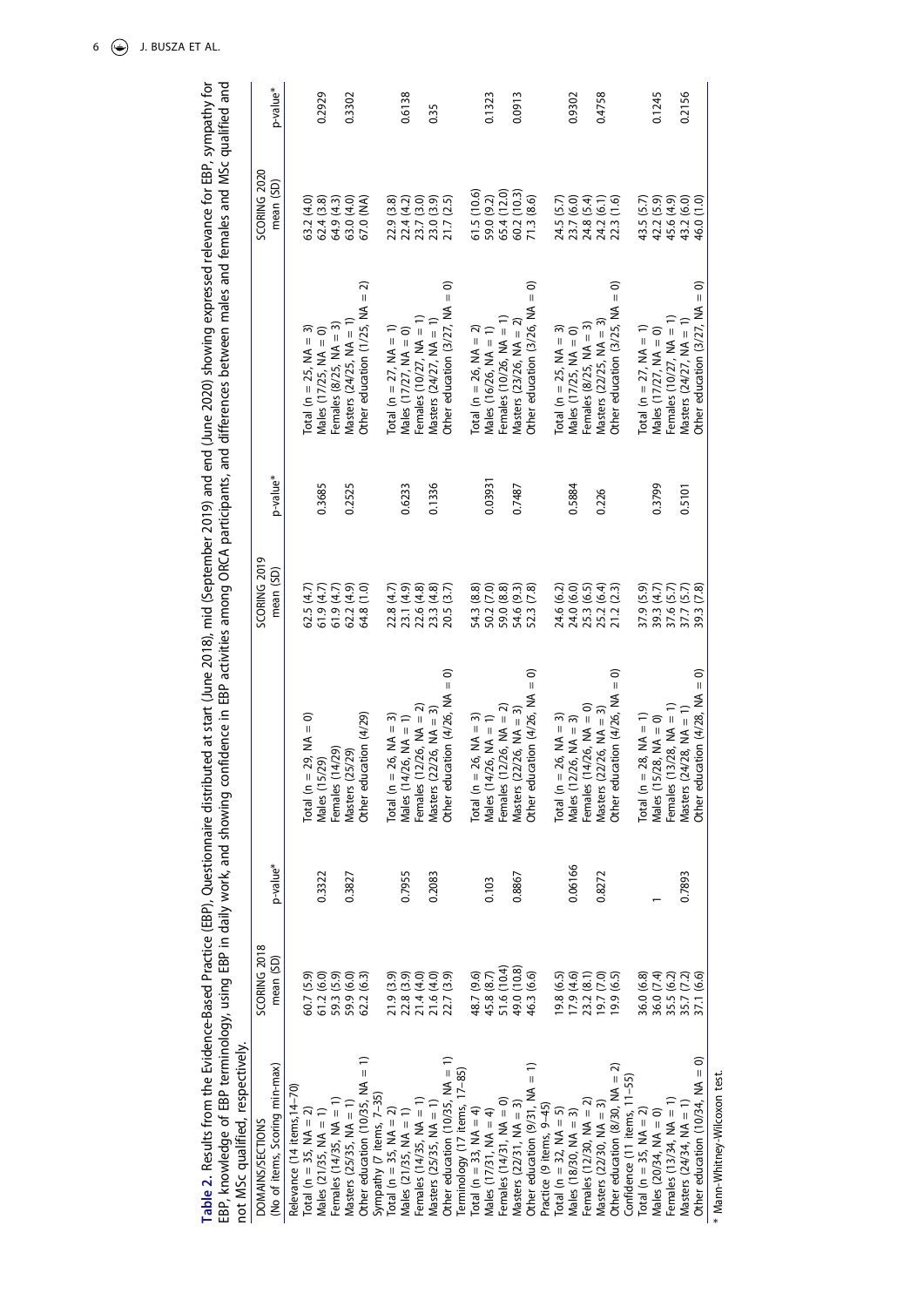creates motivation and helps them continue their work in a good way. ... Laptops are given for every participant. So rather than considering it as a routine task and getting bored, we have seen that they [participants] are better motivated to work hard. ... This small grant helps build their capacity [and] bring new information into the health sector. (Manager 1, round 1)

We were able to retain our workers for about a year or longer, and along the way, they built their capacities. . . . Everyone is benefited, the organization is benefited (Manager 3, round 2)

The programme content's usefulness for RHIS data analysis was also highlighted. Managers saw potential in longer-term improvement on data analysis and application to policy, although no clear changes were observed yet:

We are going to encourage them [ORCA participants] to mentor and train the people who are working under them. ... It is a win-win situation because everyone benefits when they [staff] build their capacities and improve. (Manager 2, round 2)

It just made the participants [ORCA participants] become better performers in their routine jobs. ... However, there was nothing I can specifically mention as impact brought to our organization after ORCA (Manager 3, round 2)

A manager suggested ORCA participants to be monitored over the next 6 months or more to gauge actual long-term retention and organisational effects. Reliance on just a small number of participants was also seen as inadequate to engender lasting change; managers suggested additional rounds of ORCA as well as decentralising it to regional and zonal levels.

# **Discussion**

The ORCA capacity building initiative was implemented in Ethiopia through a tripartite partnership between key MOH agencies, the BMGF and LSHTM. Over 2 years, 36 out of 40 intended participants completed the programme, which integrated training workshops, group coaching and individual mentoring focused on improved understanding of data quality, management, analysis and interpretation for policy. Provision of professional development grants and laptops provided incentives for sustained engagement with the programme on top of participants' usual workloads.

Unavoidable disruptions included changes to procedures for obtaining ethical approval, political instability, emergence of SARS-CoV-2, and competing demands on participants' time throughout the project. Scheduling training workshops to maximise attendance proved complicated as health agencies experienced intense workload or important deadlines at different times. Participants felt anxious about letting down their ORCA working group members

when they had to prioritise their work responsibilities and indeed, resentment emerged within some groups. However, this also illustrates how seriously participants took their commitment to ORCA activities, and their personal investment in the thematic group work dynamics and outputs.

The 'embeddedness' of activities was highlighted as a notable strength of the programme. Both structure and content of ORCA centred around improving RHIS data functionality, leading participants through both desk-based and field investigations of quality and use of RHIS indicators. 'On the job' capacity building also allowed for longer-term, continuous support rather than stand-alone training workshops without follow-up on transfer of new skills into the workplace. Managers also appreciated that key staff were not absent for long periods.

We observed early evidence at output level that participants' knowledge and skills were enhanced in ways they could apply to their roles, and might influence work culture within their regular teams. ORCA's design helped forge new personal and professional connections by bringing together staff from vertically structured government agencies. Among participants were several team leads and acting directorate heads. Fifteen directorates were reached, representing a potential critical mass for sustainability of new practices. A similar operational research approach to capacity development in Pakistan that trained a comparable number of people found participants maintained active engagement with research and inspired others to enrol in subsequent cohorts [[21\]](#page-8-14).

<span id="page-6-3"></span><span id="page-6-2"></span><span id="page-6-1"></span><span id="page-6-0"></span>It is still too early to determine whether ORCA was able to influence institutional working cultures that support evidence-based decision-making at policy level [[22\]](#page-8-15). Clearly capacity strengthening needs to go beyond training individuals or even teams to reform of the wider health system [\[5](#page-8-0)]. RHIS functionality has previously been characterised as having technical, behavioural and organisational determinants [\[23](#page-8-16)]. The ORCA project focused on behavioural aspects, specifically the motivation, skills, and confidence necessary for data use competence. According to Nutley and Reynolds (2013), such competence includes data analysis, interpretation, synthesis, and presentation, all of which formed the core of our activities [[24\]](#page-8-17). Nonetheless, a weakness of our approach is its inability to address some of the more deep-seated structural problems within the health system, including high staff attrition, which has been shown to limit effectiveness of capacity development efforts [[4\]](#page-7-3). We attempted to address this by 'saturating' the directorates across the Ethiopian Ministry of Health and its two aligned agencies and providing incentives for staff to engage meaningfully with the programme. Ultimately, however, internal motivators will need to be found to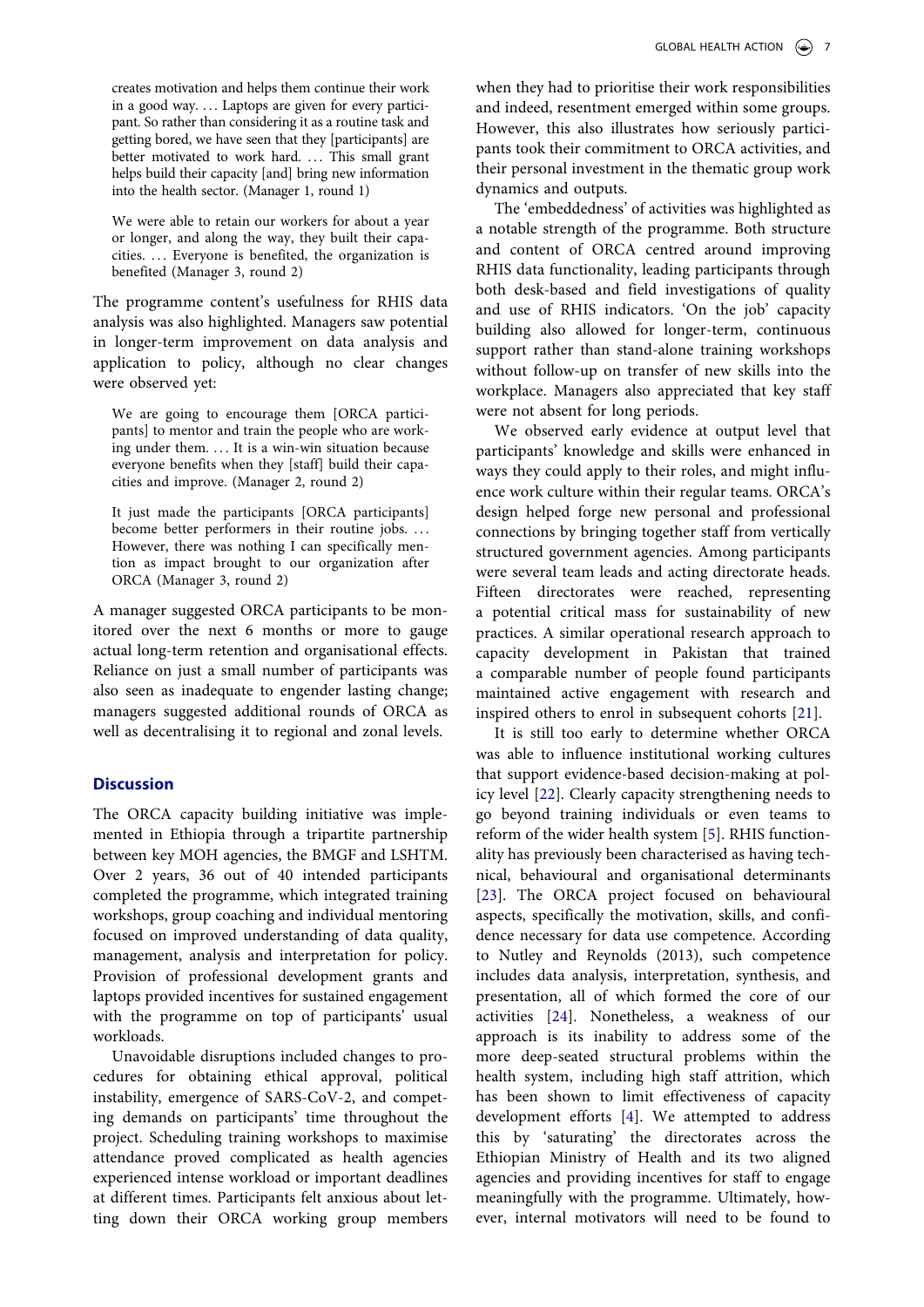ensure longer-term sustainability and this is likely to require long-term domestic investment and political commitment [\[25](#page-8-18)].

<span id="page-7-5"></span><span id="page-7-4"></span>Finally, we acknowledge the potential positive bias introduced to our interpretation of ORCA's effects given our role in ORCA's design, implementation and documentation [[26\]](#page-8-19). The use of an independent qualitative researcher for conducting in-depth interviews who was unknown to respondents prior to the first interview round likely increased interviewees' willingness to speak openly about their perceptions, evidenced by their inclusion of negative impressions. We also interpreted our quantitative and qualitative data together as a team, seeking to triangulate across data sources, types of respondents, and agencies to identify where there was overall agreement on benefits and limitations of ORCA [[27\]](#page-8-20).

# <span id="page-7-6"></span>**Conclusions**

Strengthening health system capacity remains challenging, despite its increasingly recognised importance. Growing reliance on RHIS data for programming and policy require that public health professionals gain key competencies in diagnosing and improving data quality as well as increasing local data use, moving beyond compilation and onward reporting toward comprehensive analysis and interpretation. ORCA provides one example for how public health analysts across diverse government health agencies can be trained and mentored within the workplace. Despite implementation challenges, ORCA appeared to enhance individual skills and cross-agency team work, with potential relevance to similar health system contexts. Ideally, this process should be implemented in parallel with efforts to address common structural problems such as high staff turnover, inadequate digital infrastructure, and insufficient government ownership.

# **Acknowledgments**

Project Administrator Martha Seife for tireless administration of applications to the EPHI ethical board, and recruitment of interviewees.

# **Authors contribution**

JB and CK initiated and designed the work and drafted the manuscript, SOA conducted the interviews and all authors contributed in the later steps of the writing process, approved of the final manuscript and agreed to be accountable for all aspects of the work.

# **Disclosure statement**

All authors, except SOA who was the interviewer and AD who was responsible for the project at EPHI, were involved as coaches, lecturers or PI in the ORCA project and received salaries from the ORCA project financed by the Bill & Melinda Gates Foundation.

## **Ethics and consent**

Data collection and other procedures were conducted according to the Helsinki Declaration of 1975, as revised in 2008 and approved, and later prolonged and amended by the Institutional Review Board at the Ethiopian Public Health Institute (EPHI-IRB-170-2019). Also, the London School and Tropical Medicine ethical committee approved the study (LSHTM Ethics Ref: 16666)

# **Funding information**

This work was supported by the Bill and Melinda Gates Foundation with a grant to the London School of Hygiene & Tropical Medicine under grant INV-010320.

## **Paper context**

Routine health information systems in low-income countries are weak and underutilised. We present the Ethiopian Ministry of Health's tripartite co-designed ORCA capacity development project intending to reflect on it as a case study. We describe the project's development, implementation, experiences and perceptions. Despite implementation challenges, the project showed enhanced individual skills that could be applied to existing work practices and structures, with potential for broader impact and relevance to similar health system contexts.

#### **ORCID**

Joanna Busza **http://orcid.org/0000-0001-6334-0318** Seblewengel Lemma **http://orcid.org/0000-0001-5910-**3723

Annika Janson Dhttp://orcid.org/0000-0001-5106-5670 Della Berhanu **b** http://orcid.org/0000-0002-4984-893X Atkure Defar **b** http://orcid.org/0000-0001-9435-2135 Lars-Åke Persson @ http://orcid.org/0000-0003-0710-7954 Carina Källestål **b** http://orcid.org/0000-0002-3206-6528

#### **References**

- <span id="page-7-0"></span>[1] UNDP. Supporting capacity development: the UNDP approach. United National Development Programme; [2009.](#page-0-4)
- <span id="page-7-1"></span>[2] Cavagnero E, Daelmans B, Gupta N, et al. Assessment of the health system and policy environment as a critical complement to tracking intervention coverage for maternal, newborn, and child health. Lancet. [2008;](#page-0-5)371:1284–1293. PubMed PMID: MEDLINE:18406863.
- <span id="page-7-2"></span>[3] Mutemwa RI. HMIS and decision-making in Zambia: re-thinking information solutions for district health management in decentralized health systems. Health Policy Plan. [2006;](#page-0-5)21:40–52.
- <span id="page-7-3"></span>[4] Lippeveld T. Routine health facility and community information systems: creating an information use culture. Glob Health Sci Pract. [2017](#page-0-6);5:338–340. Epub 2017/10/01. PubMed PMID: 28963169; PubMed Central PMCID: PMCPMC5620331.